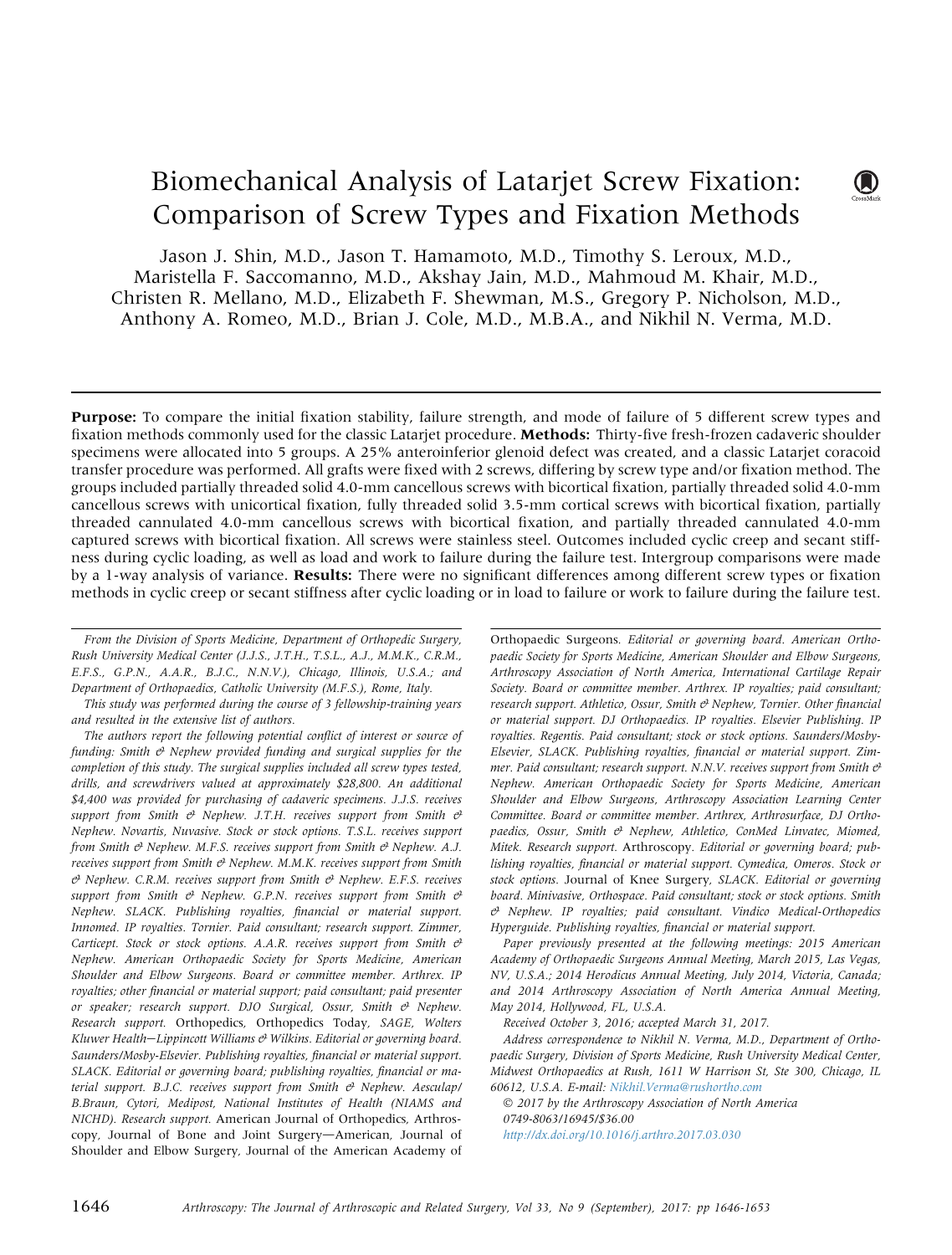Post-failure radiographs showed evidence of screw bending in only 1 specimen that underwent the Latarjet procedure with partially threaded solid cancellous screws with bicortical fixation. The mode of failure for all specimens analyzed was screw cutout. **Conclusions:** In this biomechanical study, screw type and fixation method did not significantly influence biomechanical performance in a classic Latarjet procedure. When performing this procedure, surgeons may continue to select the screw type and method of fixation (unicortical or bicortical) based on preference; however, further studies are required to determine the optimal method of treatment. Clinical Relevance: Surgeons may choose the screw type and fixation method based on preference when performing the Latarjet procedure.

In the setting of recurrent shoulder instability, glenoid<br>bone deficiency should be evaluated because the osseous structure of the anterior glenoid is a critical factor that influences surgical outcomes. $1,2$  Recurrent anterior shoulder instability with significant glenoid bone loss has high recurrence rates when managed with capsulolabral repair alone. $3-6$  The Latarjet procedure has become the gold standard of treatment in the management of anterior glenohumeral instability with significant bone  $loss.<sup>7-11</sup>$  The principles of the Latarjet procedure are to transfer the post-osteotomy coracoid process through a split in the subscapularis tendon to the anterior-inferior glenoid neck and to internally fix the graft flush, or slightly recessed, to the glenoid articular surface.<sup>12</sup>

Although the Latarjet coracoid transfer procedure has undergone multiple modifications during the past 50 years, the principles have largely remained unchanged. Several fixation devices using various techniques have been proposed: 1 or 2 metallic screws,  $13$ interference screws, $14$  and plating.<sup>15</sup> Reports of fixation of the coracoid transfer to the glenoid with screws have shown good long-term outcomes and high healing rates. $11,14$  However, nonunion and hardware failure have been reported, and revision surgery in this setting is extremely challenging.<sup>16</sup> The more common screw fixation constructs used in the Latarjet procedure include 2 bicortical screws of the following types: fully threaded solid cortical screws, partially threaded solid cancellous screws, and cannulated partially threaded cancellous screws. Solid cortical screws are thought to be the strongest constructs biomechanically. However, partially threaded screws are used to achieve maximum compression, and cannulated screws provide accurate screw placement and prevent migration of bone blocks during screw insertion. Screw selection in the Latarjet procedure has largely been based on surgeon preference, and to our knowledge, there are very few biomechanical studies that have compared the fixation strength of different screw types. Cadaveric studies have shown the risk of suprascapular nerve injury at the posterior exit point during screw insertion in the Latarjet procedure as a result of bicortical fixation. $17,18$ Therefore, we also sought to compare the biomechanical strength of unicortical and bicortical fixation to identify a possible alternative to bicortical fixation to minimize this risk of iatrogenic neurologic injury through unicortical screw placement.

The purpose of this cadaveric biomechanical study was to compare the initial fixation stability, failure strength, and mode of failure of 5 different screw types and fixation methods commonly used for the classic Latarjet procedure. The null hypothesis was that there would be no statistically significant differences in construct biomechanical performance among the 5 screw fixation groups.

## Methods

An institutional review board-approved exemption was obtained prior to initiation of the study (12020704- IRB01). Thirty-five fresh-frozen cadaveric shoulders were obtained from commercial vendors and approved for use. These included 30 male and 5 female specimens, with 20 right- and 15 left-sided shoulders. The mean age was 54.3 years (range, 35-70 years). The exclusion criteria for the cadaveric specimens included a history of shoulder trauma or shoulder surgery and any radiographic evidence of trauma or degenerative changes in the glenoid based on computed tomography. The demographic characteristics of the cadaveric shoulder specimens are listed in Table 1.

Before specimen preparation, computed tomography scans (BrightSpeed; GE Medical Systems, Fairfield, CT) were obtained and reviewed to ensure specimen quality was satisfactory for testing. Local bone density (BD) of the glenoid was determined with the multiplanar reconstruction tool in a picture archiving and communication system (Opal-RAD PACS; Viztek, Garner, NC), in which the elliptical regions of interest were captured in the subchondral layer of the glenoid by use of the en face sagittal view. The mean Hounsfield units of the regions of interest were calculated and reported (Table 1). Specimens were allocated to 1 of 5 groups based on BD measurements by ensuring the mean BD of each group was not significantly different (confirmed by 1-way analysis of variance [ANOVA] testing) in an attempt to control for BD as a confounding variable influencing biomechanical performance of screws. The groups were also controlled for age. The shoulders were thawed at room temperature overnight before dissection and testing.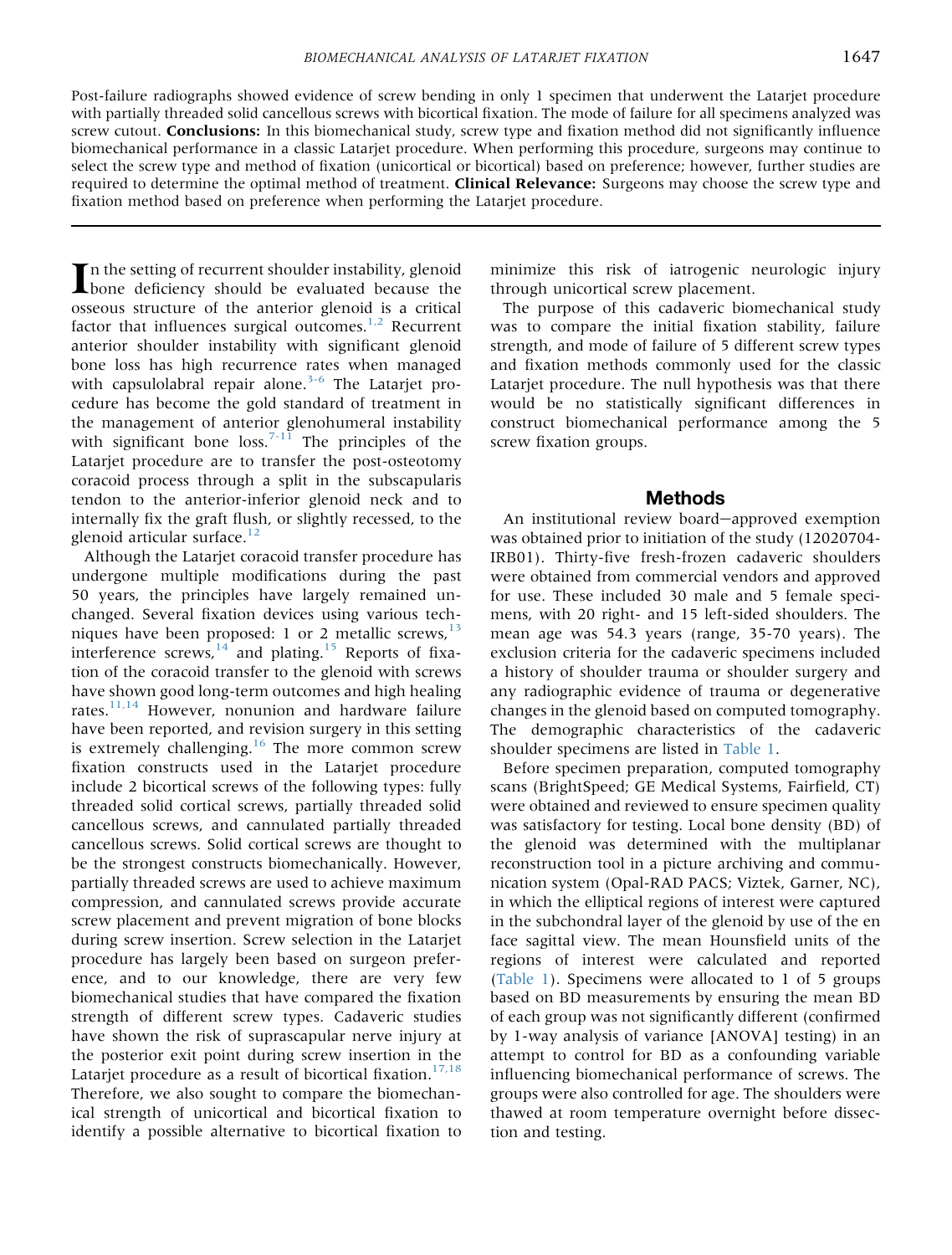|                  |                  | Latarjet Screw Group |                  |                  |                  |         |
|------------------|------------------|----------------------|------------------|------------------|------------------|---------|
|                  |                  |                      |                  |                  |                  | P Value |
| Age, yr          | $55.3 \pm 11.3$  | $55.3 \pm 11.8$      | $54.6 \pm 12.2$  | $49.7 \pm 7.5$   | $56.7 \pm 9.0$   | .77     |
| Bone density, HU | $247.9 \pm 68.6$ | $251.9 \pm 33.0$     | $288.3 \pm 69.2$ | $296.7 \pm 70.1$ | $285.1 \pm 72.3$ | .51     |
| Side             |                  |                      |                  |                  |                  |         |
| Right            |                  |                      |                  |                  | n                |         |
| Left             |                  | 4                    |                  |                  |                  |         |
| Sex              |                  |                      |                  |                  |                  |         |
| Male             |                  |                      |                  |                  |                  |         |
| Female           |                  |                      |                  |                  |                  |         |

Table 1. Demographic Characteristics of Cadaveric Specimens

NOTE. Data are presented as number of specimens or mean  $\pm$  standard deviation.

HU, Hounsfield unit.

\*Group 1 received partially threaded solid 4.0-mm cancellous screws with bicortical fixation; group 2, fully threaded solid 3.5-mm cortical screws with bicortical fixation; group 3, partially threaded cannulated 4.0-mm cancellous screws with bicortical fixation; group 4, partially threaded solid 4.0-mm cancellous screws with unicortical fixation; and group 5, partially threaded cannulated 4.0-mm captured screws with bicortical fixation.

#### Surgical Technique

The scapula underwent skeletonization by removing all skin and surrounding soft tissue. All soft tissue was released from the coracoid process, including the conjoined tendon. The coracoid underwent osteotomy at 25 mm from the tip of the coracoid process of each specimen with a  $10 \times 0.5$ —mm sagittal saw (Smith & Nephew, Memphis, TN). The concave inferior surface of the coracoid graft was decorticated and flattened with a saw and rasp to create a more flush surface to match the glenoid bone loss site as would be performed during intraoperative graft preparation. Care was taken to maintain each graft thickness at a minimum of 7 mm. Two transverse holes were drilled 10 mm apart with a 2.7-mm drill, centered in the coracoid graft.

Attention was then directed to preparing the glenoid. The labrum was sharply excised from the anteriorinferior aspect of the glenoid. The  $10 \times 0.5$ -mm sagittal saw was used to perform the glenoid osteotomy based on preliminary work by Bhatia et al.<sup>19</sup> By use of the percentage of glenoid width bone loss based on a best-fit circle, $^{20}$  a defect simulating 25% bone loss was created in the anteroinferior quadrant through a transverse line osteotomy at a  $45^{\circ}$  inclination to the long axis of the glenoid (Fig 1).

With the classically described Latarjet technique, each coracoid graft was carefully positioned onto the anterior-inferior glenoid defect so that the lateral edge of the graft was flush or slightly recessed  $(<1$  mm) to the anterior-inferior glenoid articular cartilage with the concave side of the coracoid graft against the glenoid bone surface.<sup>9</sup> All screws used in the study were stainless steel. For group 1, partially threaded solid 4.0 mm cancellous screws (Smith & Nephew) were used after drilling bicortically with a 2.7-mm drill. For group 2, fully threaded solid 3.5-mm Peri-Loc self-tapping cortical screws (Smith & Nephew) were placed under interfragmentary compression by the standard lag screw technique by overdrilling the coracoid proximal cortex with a 3.5-mm drill and the distal glenoid cortex with a 2.7-mm drill. For group 3, partially threaded cannulated 4.0-mm cancellous screws (Smith & Nephew) were used after drilling bicortically with a 2.7 mm drill over a 1.3-mm guide pin. For group 4, partially threaded solid 4.0-mm cancellous screws (Smith & Nephew) were used after drilling unicortically with a 2.7-mm drill. A depth gauge was inserted into the drill hole to measure down to the distal cortex for appropriate screw sizing for unicortical placement. The screw was then inserted with care taken not to breach the distal cortex. For group 5, partially threaded cannulated 4.0-mm captured screws (Smith & Nephew) were used after drilling bicortically with a 2.7-mm drill.



Fig 1. Anteroinferior glenoid defect created in a right-sided glenoid specimen prior to graft fixation.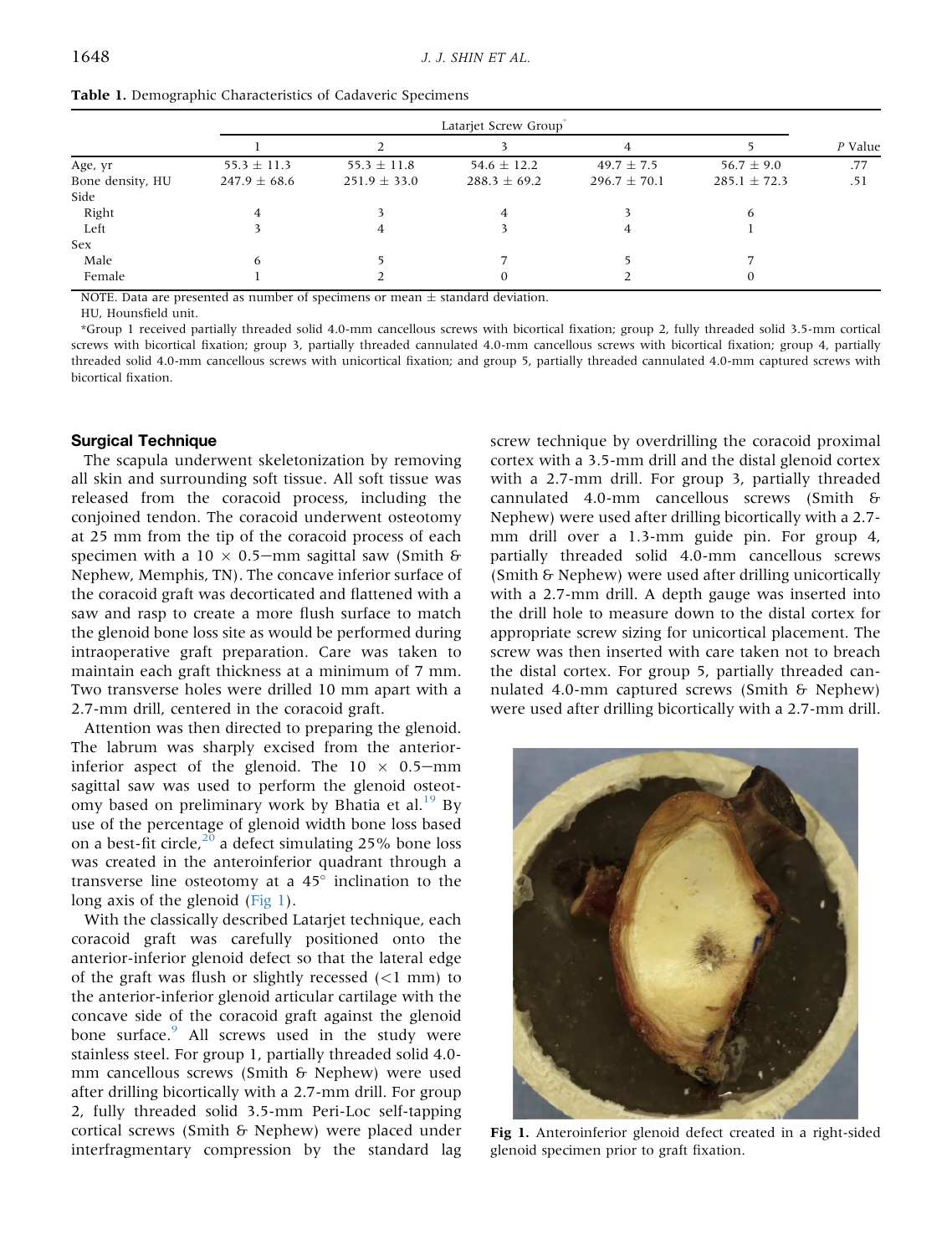The name "captured screw" has been inserted to assist readers if they want to look into using this specific type of screw in clinical practice. The captured screw has a locking mechanism between the head of the screw and the screwdriver, which helps to ease screw insertion. This does not influence the overall stability of the construct or strength of the screw. All screws were inserted with a handheld screwdriver until maximum manual compression was achieved. To maximize compression, parallel drill guides were used to keep the screw trajectories parallel to each other, perpendicular to the orientation of the glenoid bone loss, with approximately  $15^\circ$  of angulation compared with the glenoid articular surface, and fixed bicortically or unicortically (group 4 only). The screw placement technique used in this study was similar to that used during graft fixation in the clinical setting.

#### Testing Conditions

The fixed glenoid specimens were sized for potting by performing an osteotomy on the scapular spine and the superior and inferior aspects of the scapula with care taken not to disrupt the graft fixation. The specimens were then secured in polyvinyl chloride pipes with dental acrylic (Isocryl; Lang Dental, Wheeling, IL) such that the glenoid face was parallel to the potting surface. Biomechanical tests were conducted with a materials testing system (MTS Insight 5; MTS Systems, Eden Prairie, MN). Specimens were placed in 30° of version, with neutral tilt and rotation, and a load was applied directly to the coracoid graft with a custom, stainless steel, 7-mm-wide, rounded loading head (Fig 2). This direction was chosen to replicate anterior-inferior loading as would be expected clinically. The loading head was fabricated such that it mimicked the average radius of curvature of a humeral head  $(24 \pm 1.5 \text{ mm})$ but with a width of only 7 mm so that only the graft was loaded, representing a worst-case scenario. After an initial 1-N preload was applied, the corresponding crosshead position and load were set to zero. Grafts were then cyclically loaded with cantilever bending from 5 to 150 N at a rate of 0.05 mm/s for 100 cycles. After completion of cyclic loading, the crosshead was returned to its position at the onset of cyclic testing. The graft was then monotonically loaded at 0.5 mm/s from the zero position until the crosshead advanced 7 mm, although macroscopic failure was defined as 5 mm of displacement of the graft interface.

For data analysis, the average secant stiffness from the first 5 and final 5 cycles was computed, as was the percentage increase in secant stiffness between the initial and final 5 cycles. Secant stiffness was defined as the slope of the line joining the minimum and maximum points of the loading phase of the forcedeformation curve. Creep was defined as the net increase in the valley displacement of cycle 100 relative to



Fig 2. Testing apparatus (MTS Insight 5) and position of the curved loading head during eccentric rim loading in a rightsided specimen with graft fixation.

the zero position. Maximum cyclic displacement was defined as the peak crosshead displacement at cycle 100. On the basis of previous work by Giles et al., $^{21}$  we chose to predefine failure as occurring when displacement of the graft, at its interface with the glenoid, reached 5 mm relative to its initial position. Therefore, from the monotonic loading portion of the protocol, load at 5 mm of graft interface displacement (relative to the crosshead position at the onset of cyclic loading) was recorded as the primary outcome, whereas work to 5 mm was computed as the area under the loaddisplacement curve. Linear stiffness was determined as the slope of the line tangent to the load-displacement curve within its linear region. Post-failure radiographs (en face view of glenoid, anteroposterior view, axillary view) of each specimen were obtained after mechanical testing to determine the mode of failure including screw bending, breakage, pullout, or bone deformation.

#### Outcome Variables and Statistical Analysis

Statistical analysis of the testing results was performed with SPSS Statistics (version 21.0; IBM, Armonk, NY). Shapiro-Wilk testing validated the normality of all outcome variables, and 1-way ANOVA was performed with the Tukey post hoc test for multiple comparisons when applicable. The Pearson correlation test was used to determine the relation between biomechanical outcome variables and BD. Statistical significance was set at  $P < .05$ . A post hoc power analysis was performed on the primary outcome (load at 5 mm of displacement).

# **Results**

After the completion of biomechanical cyclic and load-to-failure testing, 3 total specimens were excluded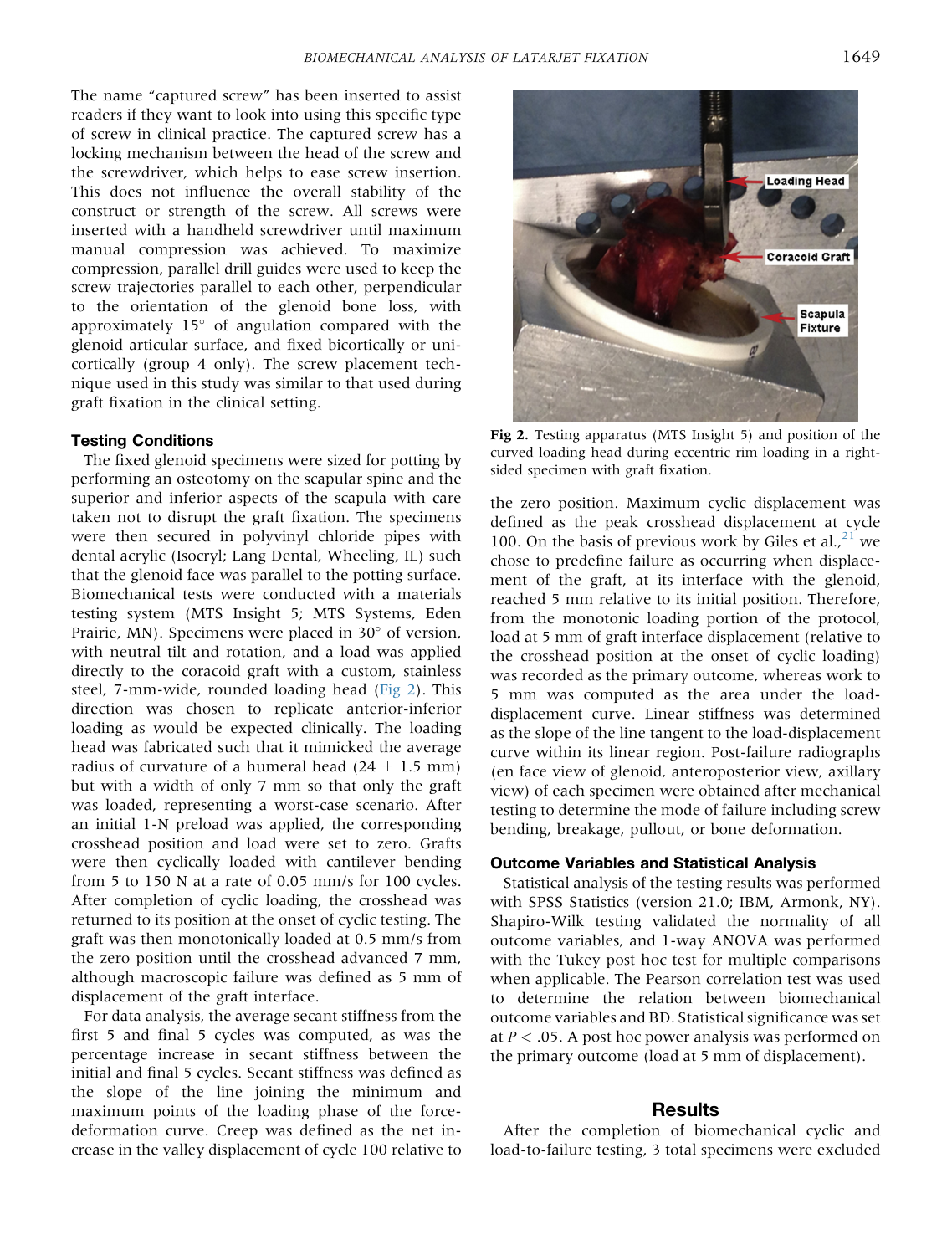from data analysis because of technical difficulties. Two specimens (one each from group 4 and group 5) resulted in large first-cycle displacements (4.7 mm and 2.3 mm, respectively) with screw cutout. This may have been a result of multiple screw tracts placed during preparation. One additional specimen (from group 5) was excluded because of glenoid fracture at the bonepot interface during failure testing.

## Cyclic Loading Test

None of the specimens failed (i.e., displaced >5 mm) during cyclic loading. ANOVA showed that comparison of mean creep during cyclic loading did not show any significant differences among the 5 groups (Table 2). The graft-host construct remained well fixed, and the mean maximum displacement was minimal during cyclic loading. There was no statistically significant difference in maximum displacement with cyclic loading among groups. When we compared the mean secant stiffness increase during the first 5 cycles and last 5 cycles, no statistically significant differences were noted among the 5 groups with regard to initial, final, or percentage increase in secant stiffness during cyclic loading.

#### Failure Test

All specimens completed the entire cyclic loading protocol and underwent load-to-failure testing. The load to failure at 5 mm of displacement did not show any significant differences among the 5 groups. Work to failure also did not show any significant differences among the 5 groups, and there were no statistical differences among the groups in linear stiffness (Table 3). A post hoc power analysis on the primary outcome (load at 5 mm of displacement) showed that a total sample size of 540 specimens (108 per group) would be needed to achieve 80% power. On the basis of the primary outcome, the statistical power of this study was low (8.6%).

#### Mode of Failure

Post-failure radiographs showed evidence of screw bending in only 1 specimen, from group 1. In the remaining 31 specimens included in the analysis, the mode of failure was screw cutout without signs of screw deformation.

# Correlation Between BD and Biomechanical Variables

When we considered data from all 32 specimens used in the analysis, a statistically significant negative correlation was observed between BD and maximum cyclic displacement, as well as cyclic creep (Table 4). This finding suggested that with higher bone quality based on BD, less displacement of the graft was observed. In addition, significant positive correlations were observed between BD and load to 5 mm, linear stiffness, and work to 5 mm.

# **Discussion**

The principal findings of this biomechanical study suggest that screw type or fixation method does not significantly influence the biomechanical properties of fixation in the classic Latarjet procedure. These findings suggest that surgeons may continue to select screws and fixation methods based on preference without significantly compromising the biomechanical properties of the construct.

Although patient satisfaction rates are high after the Latarjet procedure, complications have been reported.<sup>16</sup> A recent systematic review of 30 studies including 1,658 open Latarjet procedures found a reoperation rate of 5%, recurrent instability rate of 6%, hardware complications in 6.5%, and graft nonunion or migration in  $10\%$ .<sup>22</sup> Proper coracoid graft fixation is necessary to accommodate the axial and shear forces present in the glenohumeral joint and avoid fixation failure, which can lead to graft nonunion, migration, hardware complication, or recurrent instability.<sup>5</sup>

Choosing an optimal coracoid transfer fixation construct (screw type and fixation method) may avoid fixation failure and, secondarily, improve clinical outcomes. A recent study by Weppe et al. $^{14}$  examined the initial fixation strength after the Latarjet procedure in a

Table 2. Cyclic Biomechanical Testing Results

|                                 |                   | Latariet Screw Group <sup>®</sup> |                   |                   |                   |         |
|---------------------------------|-------------------|-----------------------------------|-------------------|-------------------|-------------------|---------|
|                                 |                   |                                   |                   | 4                 |                   | P Value |
| Maximum cyclic displacement, mm | $2.21 \pm 1.56$   | $1.10 \pm 0.31$                   | $1.55 \pm 0.74$   | $1.72 \pm 0.65$   | $1.23 \pm 0.37$   | .19     |
| Cyclic creep, mm                | $1.80 \pm 1.46$   | $0.83 \pm 0.33$                   | $1.24 \pm 0.64$   | $1.20 \pm 0.51$   | $0.83 \pm 0.29$   | .20     |
| Secant stiffness, N/mm          |                   |                                   |                   |                   |                   |         |
| First 5 cycles                  | $357.0 \pm 178.0$ | $461.2 + 122.2$                   | $455.3 \pm 158.2$ | $288.1 \pm 117.0$ | $336.1 \pm 110.2$ | .15     |
| Last 5 cycles                   | $421.5 \pm 206.1$ | $571.2 \pm 149.7$                 | $529.1 \pm 171.7$ | $321.0 \pm 146.8$ | $386.6 \pm 99.7$  | .06     |
| $\Delta$ Secant stiffness, %    | $19.3 \pm 10.9$   | $24.7 \pm 22.0$                   | $17.0 \pm 10.3$   | $10.1 \pm 11.2$   | $17.4 + 11.9$     | .49     |

NOTE. Data are presented as mean  $\pm$  standard deviation.

\*Group 1 received partially threaded solid 4.0-mm cancellous screws with bicortical fixation; group 2, fully threaded solid 3.5-mm cortical screws with bicortical fixation; group 3, partially threaded cannulated 4.0-mm cancellous screws with bicortical fixation; group 4, partially threaded solid 4.0-mm cancellous screws with unicortical fixation; and group 5, partially threaded cannulated 4.0-mm captured screws with bicortical fixation.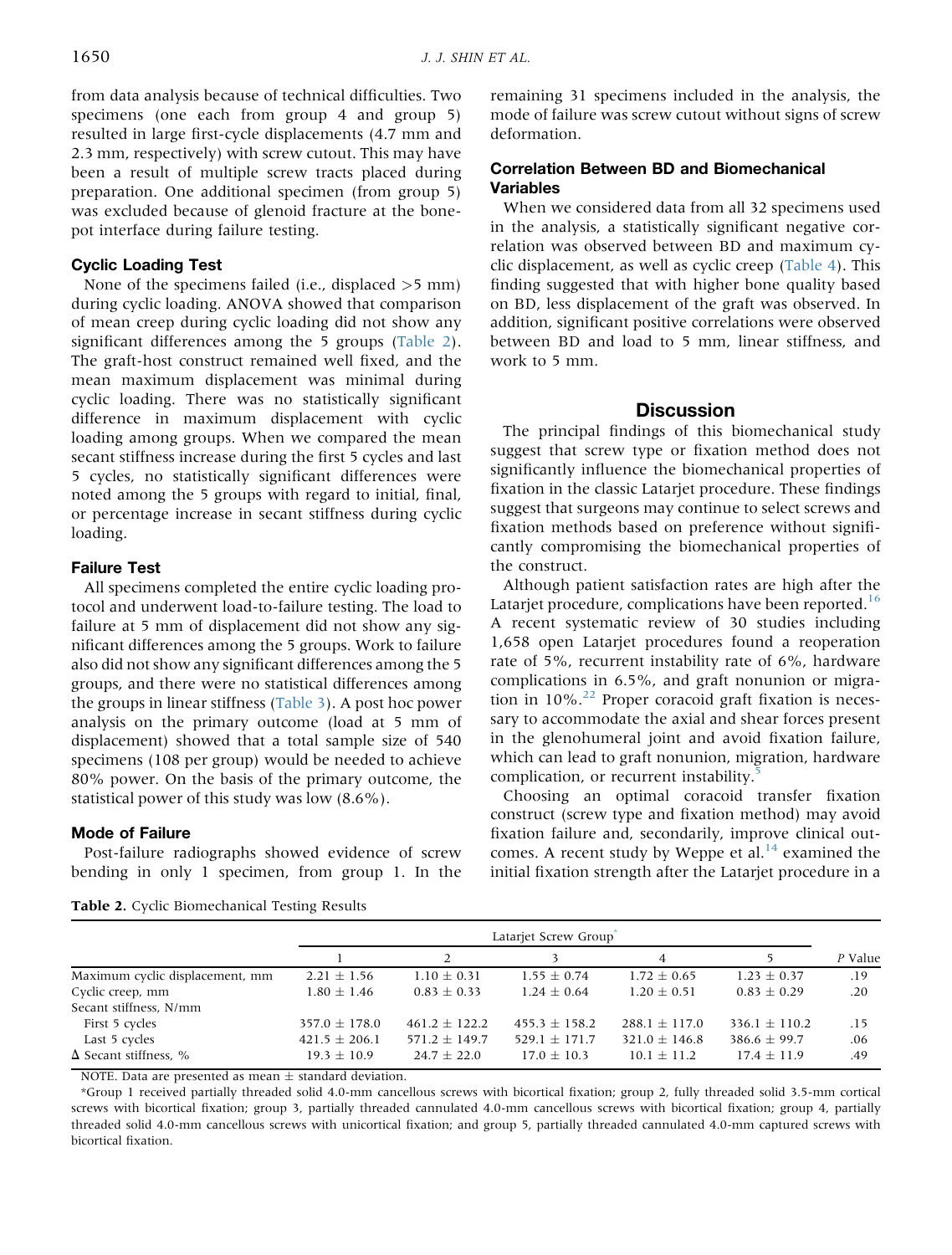| Table 3. Load-to-Failure Biomechanical Testing Results |  |  |  |
|--------------------------------------------------------|--|--|--|
|--------------------------------------------------------|--|--|--|

|                                                                                                                                        | Latarjet Screw Group |                 |                   |                   |                   |         |
|----------------------------------------------------------------------------------------------------------------------------------------|----------------------|-----------------|-------------------|-------------------|-------------------|---------|
|                                                                                                                                        |                      |                 |                   |                   |                   | P Value |
| Load to 5 mm of displacement, N                                                                                                        | $498.8 \pm 266.5$    | $554.1 + 163.3$ | $561.9 \pm 236.4$ | $513.1 \pm 154.8$ | $495.1 \pm 114.2$ | .96     |
| Linear stiffness, N/mm                                                                                                                 | $309.9 + 169.4$      | $399.9 + 99.0$  | $387.0 \pm 129.6$ | $269.3 \pm 129.2$ | $311.5 + 74.8$    | .31     |
| Work to 5 mm of displacement, N mm 1,322.2 $\pm$ 954.7 1,745.8 $\pm$ 476.3 1,589.3 $\pm$ 699.8 1,447.0 $\pm$ 596.7 1,556.3 $\pm$ 382.8 |                      |                 |                   |                   |                   | .82     |

NOTE. Data are presented as mean  $\pm$  standard deviation.

\*Group 1 received partially threaded solid 4.0-mm cancellous screws with bicortical fixation; group 2, fully threaded solid 3.5-mm cortical screws with bicortical fixation; group 3, partially threaded cannulated 4.0-mm cancellous screws with bicortical fixation; group 4, partially threaded solid 4.0-mm cancellous screws with unicortical fixation; and group 5, partially threaded cannulated 4.0-mm captured screws with bicortical fixation.

cadaveric model by comparing fixation of the transferred coracoid using 2 bicortical metal screws versus a bioabsorbable interference screw. They showed that metal screws provided stronger biomechanical fixation than an absorbable interference screw, and we used this rationale for testing different metal screws in our study. The median ultimate failure load of the bicortical metal screw fixation was 202 N (range, 95-300 N),  $^{14}$  which is less than the results of our study. The differences observed might be attributed to the different biomechanical testing scenario, in which the force required to pull the conjoined tendon off of the glenoid was reported. In addition, the age of the cadavers used was greater (mean, 87 years) than that in our study (mean, 54.3 years). In our study the testing conditions were adapted from a study by Giles et al. $^{21}$  in which cadaveric glenoid specimens, after creation of a defect and subsequent repair by the Latarjet technique, were tested for 100 cycles at each of 4 different load magnitudes (50, 100, 150, and 200 N). Pilot studies in the laboratory concluded that a 150-N load applied to the construct fell below the yield point at which plastic deformation would occur in a monotonic test. In addition, 150 N is considered within the high range of force over the glenohumeral joint during activities of daily living.<sup>23</sup> Giles et al.<sup>21</sup> compared fixation stability, strength, and joint contact between 2 different techniques of graft positioning on the glenoid: classic Latarjet coracoid transfer compared with congruent-arc technique. Biomechanical testing showed improved fixation stability with the classic Latarjet technique. The authors found that the classic Latarjet technique had a load at failure of 557  $\pm$  135 N and gross graft displacement of approximately 1.00 mm with standard deviations ranging from 0.10 to 0.33 mm for similar

Table 4. Pearson Correlations for Biomechanical Indices and Bone Density for All Specimens Analyzed

|                              |          | P Value |
|------------------------------|----------|---------|
| Maximum cyclic displacement  | $-0.490$ | .004    |
| Cyclic creep                 | $-0.500$ | .004    |
| Load to 5 mm of displacement | 0.626    | < 0.001 |
| Linear stiffness             | 0.395    | .025    |
| Work to 5 mm of displacement | 0.561    | .001    |

applied loads; both of these findings are within the range of the results of our study.

Few biomechanical studies have investigated differences between cannulated and solid screws. In a recent biomechanical study, Alvi et al. $^{24}$  showed no differences in energy or cycles to failure when comparing metal cortical screws and partially threaded cannulated screws for the congruent-arc Latarjet fixation technique. As noted earlier, the biomechanical study by Giles et al. $^{21}$ showed that the classic technique had superior fixation stability compared with the congruent-arc technique; therefore, in our study we chose to perform biomechanical testing using the classic technique, whereas Alvi et al. performed testing with the more inferior construct. Also of note, our study was more exhaustive than that of Alvi et al., given that we compared differences in biomechanical performance for different fixation methods (unicortical and bicortical) and 5 different screw types and fixation methods (as opposed to 2).

A recent biomechanical study by Chen et al. $^{25}$  showed that, in a severely osteoporotic spine model, solid screws were superior to cannulated screws in initial fixation strength. However, severe osteoporosis is not a clinically relevant issue in most patients undergoing shoulder instability treatment because of their younger age. Although none of the specimens in our study were considered severely osteoporotic, a range of BD values among specimens was observed. In this study we made a conscious effort to acquire the youngest cadaveric specimens available with the highest BD. To determine whether BD influenced the results of biomechanical testing, Pearson correlation coefficients were determined. The results of the analysis suggest that lower BD was associated with poorer mechanical integrity of the fixation, as we expected. This finding reiterates the importance of ensuring that quality cadaveric specimens are used in biomechanical studies that reflect the patient population to which the results are being generalized. Given the high correlation found between BD and outcome variables, the standard deviations observed in our study may have been better controlled if specimens of more similar BD had been tested.

Using fracture models, studies from the orthopaedic trauma literature<sup>26</sup> have reported advantages and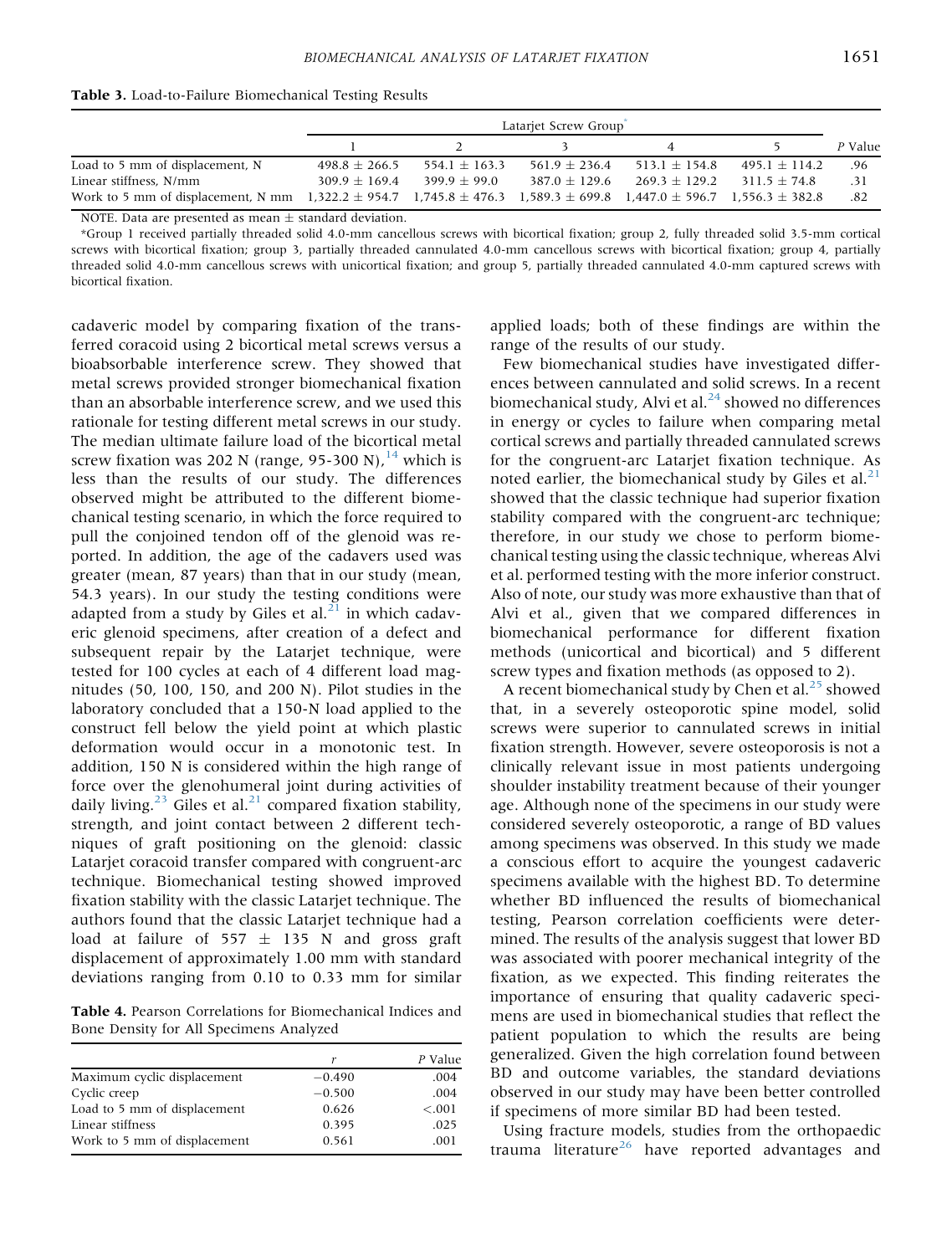disadvantages of various screw fixation techniques that are applicable to the Latarjet procedure. Cannulated screws allow ideal screw positioning by using guidewires; the guidewire trajectory can be easily repositioned if the original path is not ideal. $^{27}$  In addition, the guidewires prevent migration of the bone block during screw insertion. Cannulated screws would be especially useful when performing mini-open or all-arthroscopic Latarjet procedures, which are considered technically demanding procedures that are associated with steep learning curves. These procedures have several advantages including decreased skin complications, improved disabilities (especially in obese and muscular patients), decreased postoperative pain, less scarring, and accelerated rehabilitation.<sup>14,28</sup> Moreover, a clinical study by Castricini et al.<sup>29</sup> showed good results using 2 cannulated screws in an arthroscopic procedure in 30 patients at a mean of 13 months' follow-up. Cannulated screw fixation of the coracoid may facilitate arthroscopic performance of the coracoid transfer. On the other hand, a major disadvantage of cannulated screws is increased implant cost. Complications such as guidewire breakage and screw thread unraveling have also been reported. $30$ 

## Limitations

Methodologic limitations of the study must be considered. The biomechanical testing setup as conducted may not mirror in vivo mechanics; therefore, a weakness of the study is the nonanatomic testing model, given that the effects of the conjoined tendon and subscapularis are not accounted for. This study was conducted as a time-zero analysis without healing effects, thereby examining initial fixation strength. The mean age of the cadaveric specimens used in this study was 54.3 years, which is older than the usual patient population undergoing the Latarjet procedure for glenohumeral instability.<sup>31</sup> These older specimens may have lower BD; therefore, we would expect improved biomechanical performance in all tested screw groups in a younger, more clinically relevant population with higher BD. Furthermore, although there were no statistical differences in mean BD among the 5 groups, 2 specimens from group 1 had the lowest BD values. BD values and age may have influenced the various biomechanical outcomes in a way that may not accurately represent the coracoid fixation in a young, athletic patient with higher BD. This is perhaps why a large standard deviation was seen in measured outcome variables among specimens within each group. In addition, inherent to any cadaveric study, sample size can be a limitation, as was evident in this study. A post hoc power analysis on the primary outcome showed that a total of 540 specimens would be needed to achieve 80% power, which would not be feasible in a cadaveric study, especially given our study's inclusion

criteria. Therefore, the results are subject to the potential for a type II error.

Another limitation of this study is the lack of consideration of soft-tissue structures and their contribution to coracoid transfer strength. Our study only examined the bony contribution to Latarjet fixation and did not consider the effect of the soft tissues (conjoined tendon sleeve, capsular repair) on load transfer. Furthermore, we simulated isolated humeral head loading of the graft with cantilever bending, which may not accurately represent in vivo graft loading after Latarjet reconstruction. However, the loading head approximated the worst-case scenario and allowed us to better standardize the magnitude of force acting on the graft without having force distributed over a greater glenoid surface area. Moreover, although the biomechanical testing setup used 100 cycles between 5 and 150 N, in vivo forces acting on the graft are not known, especially during the early rehabilitation stage prior to bony union. Finally, although every attempt was made to keep all screw trajectories parallel and identical to one another, there were small variations in screw trajectories. These differences were not quantitatively evaluated; however, this scenario likely represented typical clinical use.

# **Conclusions**

In this biomechanical study, screw type and fixation method did not significantly influence biomechanical performance in a classic Latarjet procedure. When performing this procedure, surgeons may continue to select the screw type and method of fixation (unicortical or bicortical) based on preference; however, further studies are required to determine the optimal method of treatment.

## References

- 1. Provencher MT, Bhatia S, Ghodadra NS, et al. Recurrent shoulder instability: Current concepts for evaluation and management of glenoid bone loss. J Bone Joint Surg Am 2010;92:133-151 (suppl 2).
- 2. Piasecki DP, Verma NN, Romeo AA, Levine WN, Bach BR Jr, Provencher MT. Glenoid bone deficiency in recurrent anterior shoulder instability: Diagnosis and management. J Am Acad Orthop Surg 2009;17:482-493.
- 3. Boileau P, Villalba M, Hery JY, Balg F, Ahrens P, Neyton L. Risk factors for recurrence of shoulder instability after arthroscopic Bankart repair. J Bone Joint Surg Am 2006;88:1755-1763.
- 4. Boone JL, Arciero RA. Management of failed instability surgery: How to get it right the next time. Orthop Clin North Am 2010;41:367-379.
- 5. Burkhart SS, De Beer JF. Traumatic glenohumeral bone defects and their relationship to failure of arthroscopic Bankart repairs: Significance of the inverted-pear glenoid and the humeral engaging Hill-Sachs lesion. Arthroscopy 2000;16:677-694.